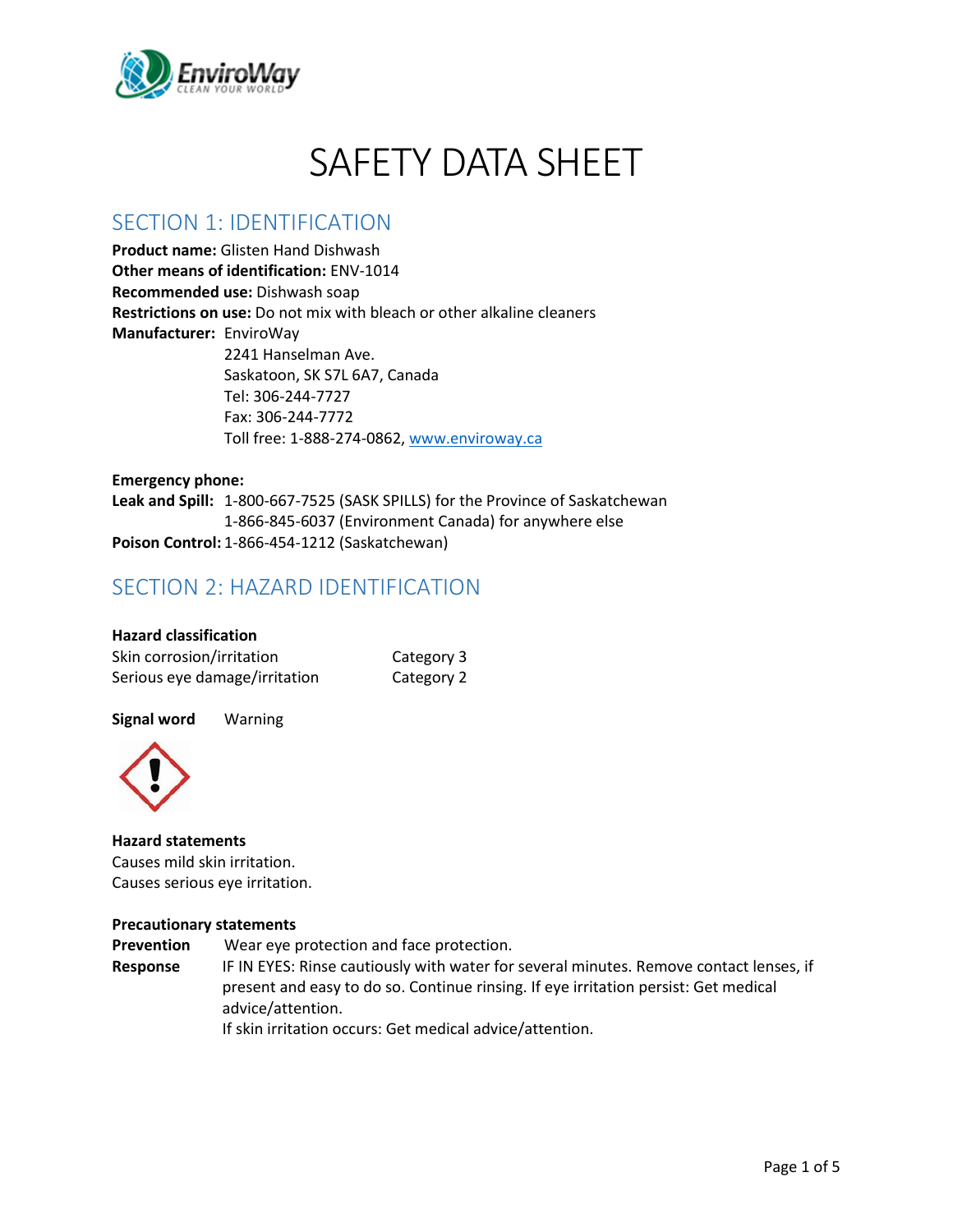

# SECTION 3: COMPOSITION/INFORMATION ON INGREDIENTS

#### **Substance/Mixture:** Mixture

The following ingredients have hazardous properties:

| Chemical name                   | CAS#       | % by weight |
|---------------------------------|------------|-------------|
| Sodium laureth sulphate         | 68891-38-3 | $5-10$      |
| Sodium dodecylbenzene sulfonate | 25155-30-0 | $1 - 5$     |

Ingredients not shown are either not hazardous or present below cut-off values. Ranges shown are due to batch-to-batch variation.

#### SECTION 4: FIRST AID MEASURES

**IF SWALLOWED:** Get medical advice/attention if you feel unwell.

**IF ON SKIN:** If irritation occurs, rinse skin with water. Seek medical attention.

**IF IN EYES:** Rinse cautiously with water for several minutes. Remove contact lenses, if present and easy to do so. Continue rinsing. If irritation persists, seek medical attention.

**IF exposed or concerned:** Get medical advice/attention if you feel unwell.

# SECTION 5: FIRE FIGHTING MEASURES

**Flammable:** No

**Means of Extinction:** Use water spray, alcohol-resistant foam, dry chemical or carbon dioxide. **Flashpoint:** Not available

**Special Fire Fighting Procedures:** Use water spray to keep containers cool. Fire fighters should wear selfcontained breathing apparatus and full protective clothing.

Most important symptoms/effects/effects acute and delayed: See Section 11 for more detailed information on health effects and symptoms. Immediate medical attention and special treatment needed: Not available

### SECTION 6: ACCIDENTAL RELEASE MEASURES

**Leak and Spill Procedures:** Clean spill with absorbent material and dispose of waste accordingly. Flush residue with water.

### SECTION 7: HANDLING AND STORAGE

**Handling Procedures and Equipment:** Avoid contact with skin and eyes. Avoid inhalation of vapour or mist.

**Storage Requirements:** Store in a dry area. Store in original container from incompatible materials. Avoid food contamination.

**\*\*\*KEEP OUT OF REACH OF CHILDREN\*\*\***

# SECTION 8: EXPOSURE CONTROLS/PERSONAL PROTECTION

| Ingredient                      | Exposure limit -<br><b>ACGIH</b> | Exposure limit $-$<br><b>OSHA</b> | <b>Exposure limit</b><br>$-$ IDLH |
|---------------------------------|----------------------------------|-----------------------------------|-----------------------------------|
| Sodium laureth sulphate         | Not available                    | Not available                     | Not available                     |
| Sodium dodecylbenzene sulfonate | Not available                    | Not available                     | Not available                     |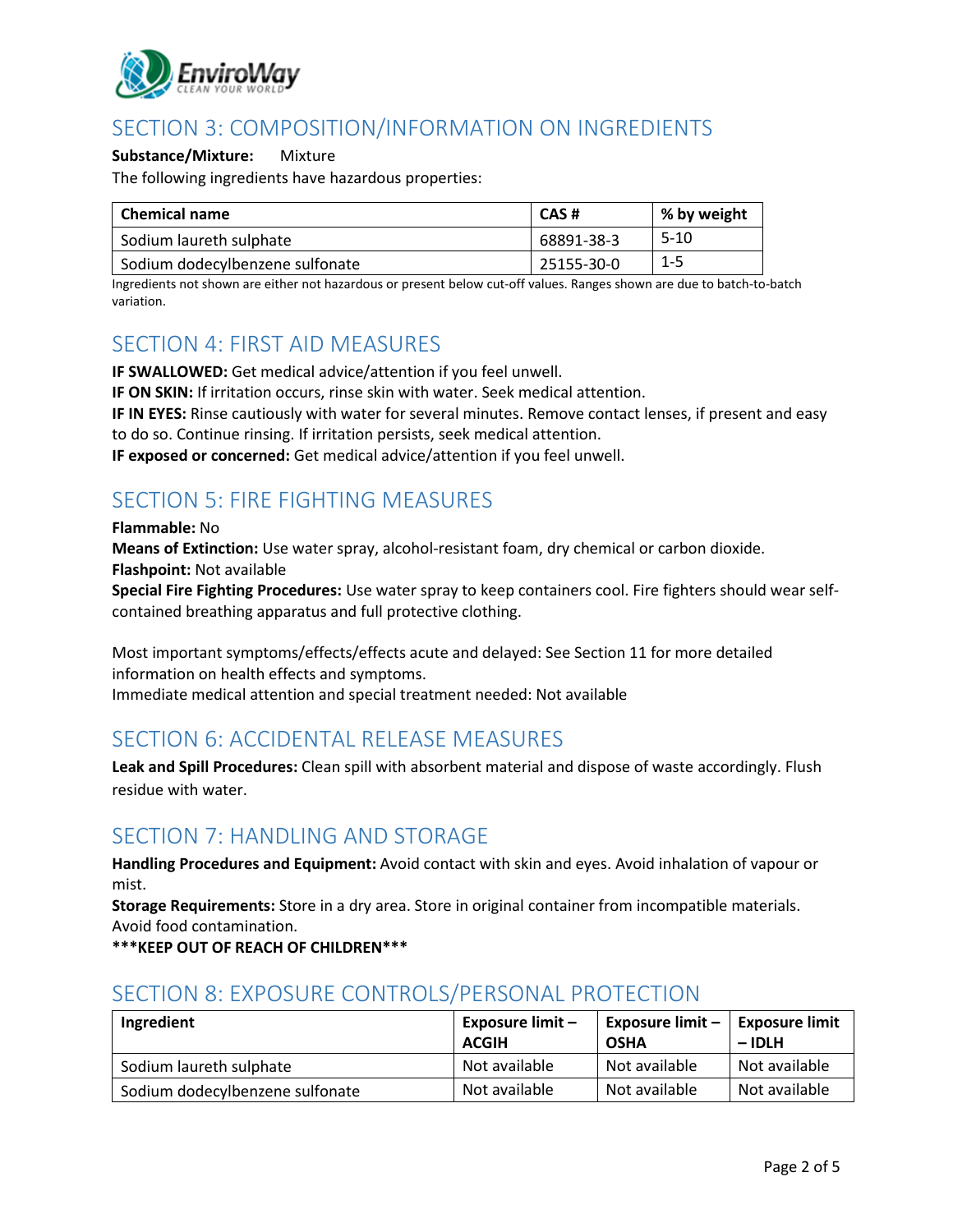

**Gloves:** Not required under normal usage. **Respirator:** Not required under normal usage. **Eye:** Safety glasses if handling large amounts and if there is significant probability of splashes. **Clothing:** Not required under normal usage. **Other (Specify):** None required.

# SECTION 9: PHYSICAL AND CHEMICAL PROPERTIES

**Appearance:** Yellow liquid **Odour:** Lemon scent **Odour Threshold (ppm):** Information not available **pH:** 7-8 **Freezing Point:** Information not available **Initial Boiling Point/Range:** Information not available **Flash point:** Not available **Evaporation Rate:** Information not available **Flammability:** Not flammable **Upper/lower flammability/explosive limit:** Information not available **Vapour Pressure (mmHg):** Information not available **Vapour Density (air = 1):** Information not available **Relative density:** Information not available **Solubility in Water:** Soluble **Partition coefficient:** Information not available **Auto-ignition temperature:** Information not available **Decomposition temperature:** Information not available **Viscosity:** Information not available

# SECTION 10: STABILITY AND REACTIVITY

**Chemical Stability:** Stable **Hazardous Polymerization:** Will not occur. **Materials to Avoid:** None known. **Hazardous Decomposition Products:** None known.

# SECTION 11: TOXICOLOGICAL INFORMATION

| Ingredient                      | LD50 oral<br>$(mg/kg)$ (rat) | LD50 dermal<br>(mg/kg) | <b>LC50</b> inhalation<br>(mg/L) |
|---------------------------------|------------------------------|------------------------|----------------------------------|
| Sodium laureth sulphate         | >2000                        | >2000                  | Not available                    |
| Sodium dodecylbenzene sulfonate | Not available                | Not available          | Not available                    |

#### **EFFECTS OF ACUTE EXPOSURE:**

**Ingestion:** Ingestions of large amounts may cause nausea, headaches, vomiting and diarrhoea. **Skin Contact:** May cause mild skin irritation.

**Eye Contact:** Causes serious eye irritation.

**Inhalation:** No known effects.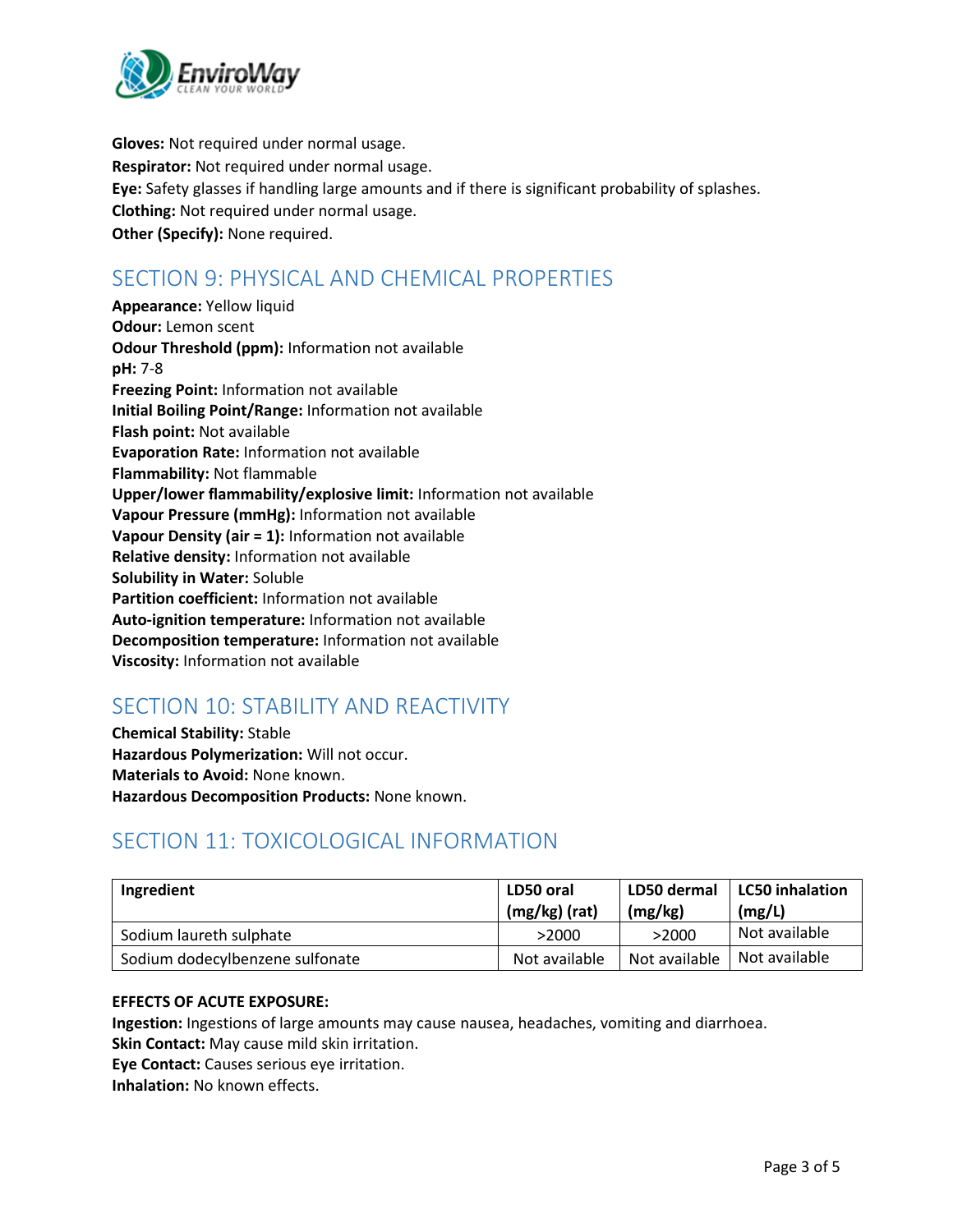

**Germ cell mutagenicity:** Not applicable **Carcinogenicity:** Not applicable **Reproductive toxicity:** Not applicable **STOT single exposure:** Not applicable **STOT repeated exposure:** Not applicable **Aspiration hazard:** Not applicable

**Routes of exposure:** Ingestion, inhalation, skin/eye exposure

**EFFECTS OF CHRONIC EXPOSURE: Skin Contact:** Not known. **Eye Contact:** Not known. **Ingestion:** Not known

**Numerical measures of toxicity: Oral**: LD50 604,916 mg/kg **Dermal**: LD50 66,666,666 mg/kg **Inhalation**: LC50 3,390 mg/L

# SECTION 12: ECOLOGICAL INFORMATION

**Ecotoxicity:**

| Ingredient                      | Fish                 | <b>Crustaceans</b>   | <b>Algae</b>          |
|---------------------------------|----------------------|----------------------|-----------------------|
|                                 | $LC_{50}$ (96h): 7.1 | $EC_{50}$ (48h): 7.4 | $EC_{50}$ (72h): 27.7 |
| Sodium laureth sulphate         | mg/L                 | mg/L                 | mg/L                  |
| Sodium dodecylbenzene sulfonate | Not available        | Not available        | Not available         |

**Persistence and Degradability:** No information available.

**Bioaccumulation/Accumulation:** No information available.

**Mobility:** No information available.

**Other adverse effects:** An environmental hazard cannot be excluded in the event of unprofessional handling or disposal.

### SECTION 13: DISPOSAL CONSIDERATIONS

**Waste Disposal:** Dispose of in accordance with local regulations at government approved waste sites.

# SECTION 14: TRANSPORT INFORMATION

**Special Shipping Information:** None

**TDG (Canada) TDG Proper Shipping Name:** Not Regulated **Hazard Class:** Not Applicable. **UN Number:** Not Applicable. **Packing Group:** Not Applicable. **Note:** No additional remark. **Marine Pollutant:** None